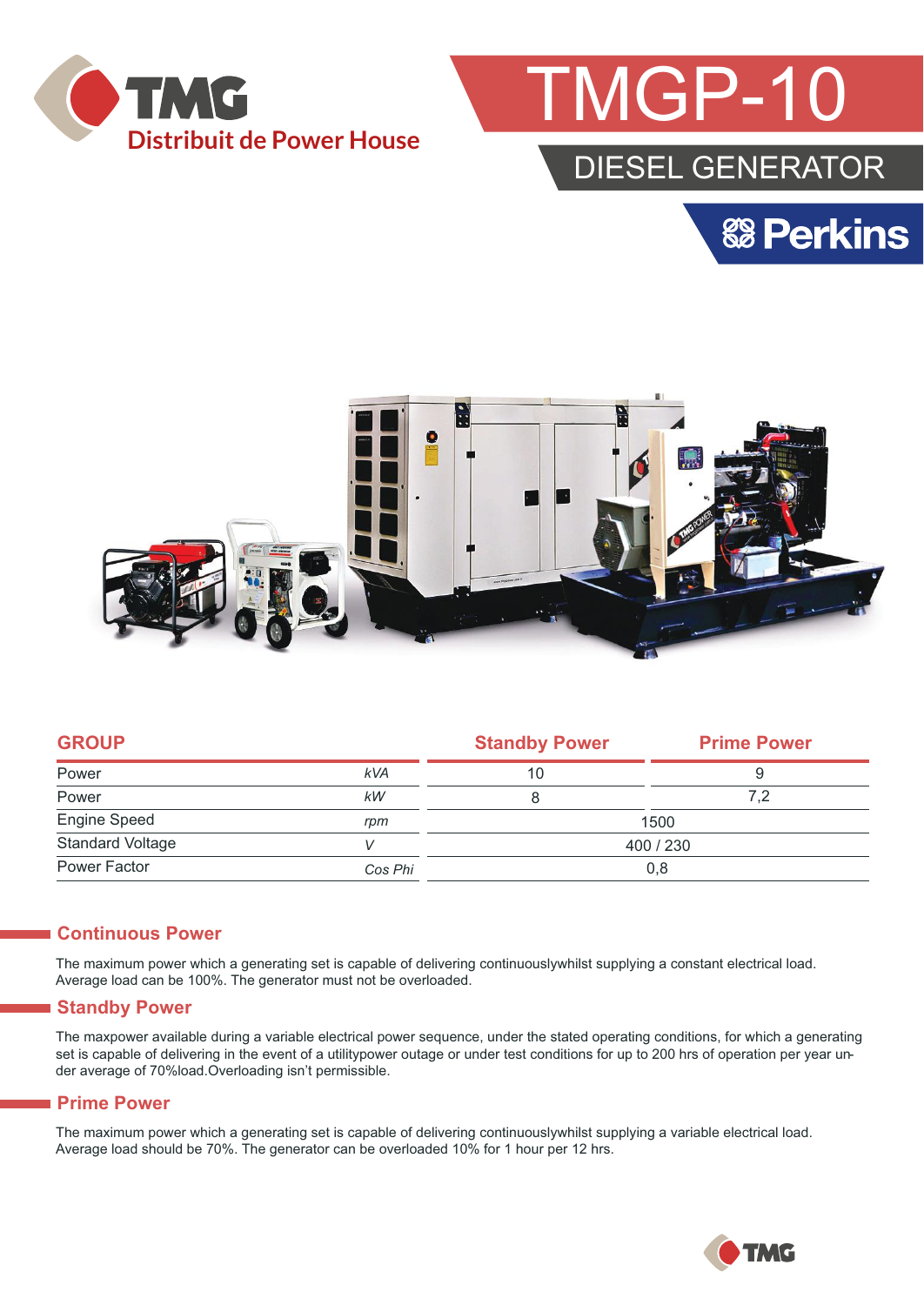

# TMGP-10

### **Engine Properties**

| <b>Brand</b>                      |       | <b>PERKINS</b>            |  |  |
|-----------------------------------|-------|---------------------------|--|--|
| <b>Model</b>                      |       | 403A-11G1                 |  |  |
| <b>Standby</b>                    | kW    | 9.2                       |  |  |
| <b>Prime</b>                      | kW    | 8.4                       |  |  |
| <b>Cylinder Displacement</b>      | It.   | 1.1                       |  |  |
| <b>Number of Cylinders / Type</b> |       | $3/$ In line              |  |  |
| <b>Bore x Stroke</b>              | mmxmm | 77 x 81                   |  |  |
| <b>Compression Ratio</b>          |       | 23:1                      |  |  |
| <b>Governor Type</b>              |       | Mechanic                  |  |  |
| <b>Idle Speed</b>                 | rpm   | 1500                      |  |  |
| <b>Aspiration</b>                 |       | <b>Natural Aspiration</b> |  |  |
| <b>Injection Type</b>             |       | Direct Injection          |  |  |
| <b>Cooling System</b>             |       | Liquid Cooled             |  |  |
| <b>Fuel Consumption%100</b>       | lt/h  | 3                         |  |  |
| <b>Fuel Consumption%75</b>        | lt/h  | 2.2                       |  |  |
| <b>Fuel Consumption%50</b>        | It/h  | $\overline{2}$            |  |  |
| <b>Oil Capacity</b>               | It.   | 4.9                       |  |  |
| <b>Cooling Liquid Capacity</b>    | It.   | 5.2                       |  |  |
| <b>Voltage</b>                    | V     | 12                        |  |  |
| <b>Battery Capacity</b>           | Α     | 72                        |  |  |

#### **Alternator Properties**

| <b>Output Voltage</b>               |      | 230/400     |
|-------------------------------------|------|-------------|
| <b>Frequency</b>                    | НZ   | 50          |
| <b>Automatic Voltage Regulation</b> | ±%   | 0,5         |
| <b>Phase</b>                        |      | 3           |
| Pole                                |      | 4           |
| Overload                            |      | 1 Hour %110 |
| <b>Voltage Regulation</b>           |      | ±%1         |
| <b>Power Factor</b>                 | Cosa | 0,8         |
| <b>Warning System</b>               |      | Self Alert  |
| <b>AVR Model</b>                    |      | SX460       |
| <b>Total Harmonic Losing</b>        |      | ≤%3         |
| <b>Connecting Type</b>              |      | Star        |
| <b>Protection Class</b>             |      | IP 23       |
| <b>Isolation Class</b>              |      | н           |

#### **Diemensions**





#### **Canopied Canopied Canopied**

| LxWxH                     | mm  | 2000x950x1260 | $L \times W \times H$     | mm  | 1700x950xTBA |
|---------------------------|-----|---------------|---------------------------|-----|--------------|
| Weight                    | kg  | тва           | Weight                    | ΚG  | TBA          |
| <b>Fuel Tank Capacity</b> | It. | 85            | <b>Fuel Tank Capacity</b> | It. | 85           |

#### **Standard Specification**

Some standard equipments that TMG POWER provides with generator sets;

- 50°C cooland radiator
- Flexible fuelpipes and oil drain valve
- Engine jacket heater
- 4 pole synchronous type self-excited brushless alternator
- Battery and wires
- Entegrated fuel tank
- User and maintenance manual
- Oil and antifreeze
- Datakom D-300 controller
- Battery charger
- Electrical circuit diagram